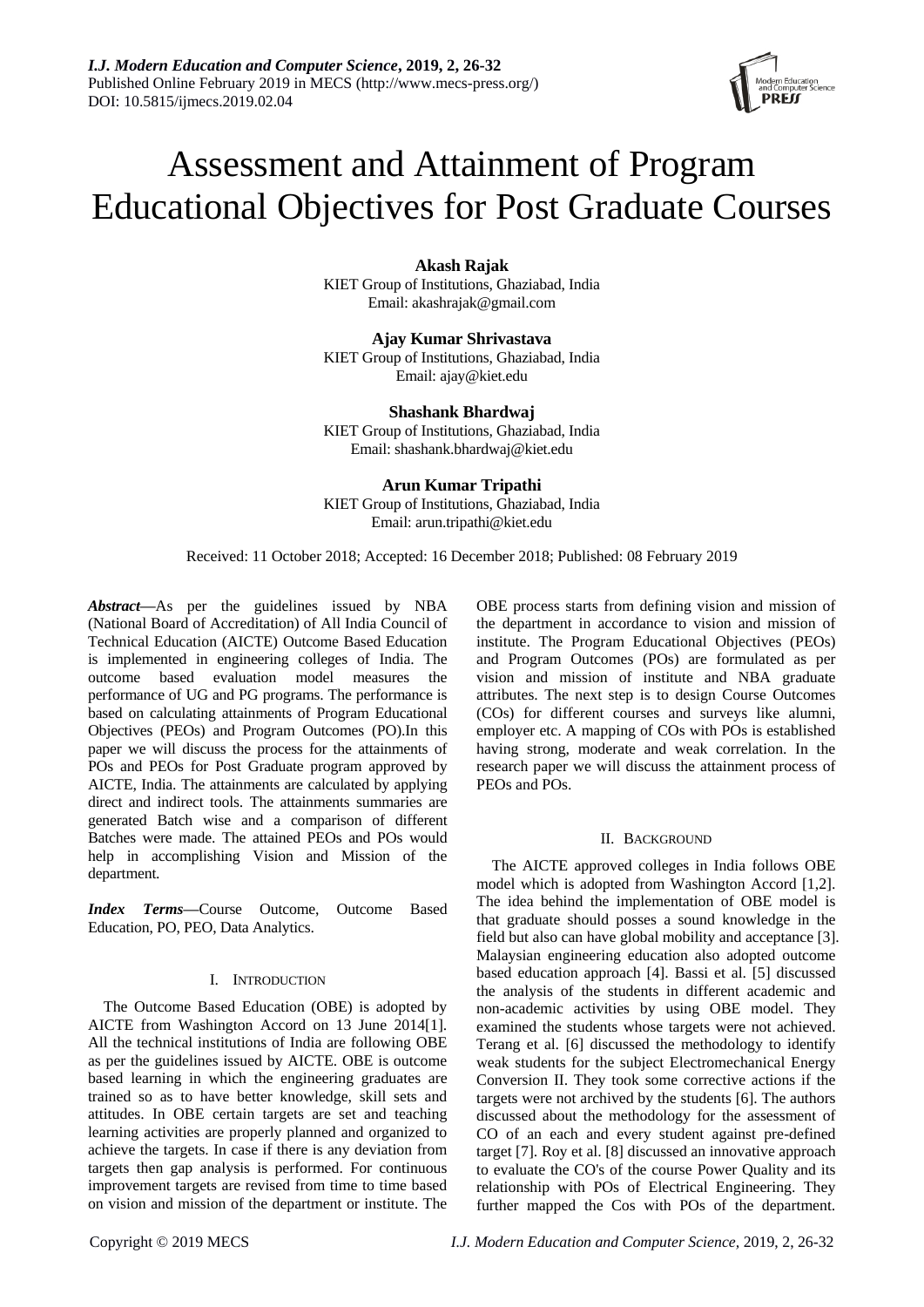Rajak et al. [9] discussed how to automate outcome based education for the attainment of PEOs and POs. Wong et al. [10] implemented OBE from the program design perspective and discusses importance of OBE in teaching. Tshai et al. [11] formulated the OBE process in integration with stakeholders and identified set of strategies for continuous quality improvement (CQI). The authors discussed an OBE framework and implemented it in Object-Oriented Software Development course [12]. The motivation of this research is to automate the outcome based process and to find the attainments of any PG program.

# III. ATTAINMENT PROCESS

The attainment process involves designing and calculating attainments of Program Educational Objectives, Program Outcomes and Course Outcomes.

It consists of following steps:

- Defining department Vision and Mission.
- Formulation of PEO and PO in alignment to Vision and Mission.
- Correlation between PEO and PO.
- Design of Course Outcome for different assessment tools like subjects, projects and various surveys.
- Establish mapping of CO with PO for different courses having strong (3), moderate (2) and weak (1) correlation.
- Calculate CO attainment from Figure 1 and 2.
- Finally predict PEO and PO attainments.



Fig.1. Process 1-PO Attainment

The Figure 1 gives the various steps involved in the attainment process. The process starts from defining

Course Outcomes for different courses, then establishing correlation between CO-PO and finally calculating the attained PO and PEOs.

The Figure 2 gives a detail on Net CO calculation. The Direct and Indirect tools were involved in calculating PEO and PO attainments. The Direct tools include various theory and practical subjects, projects and placements. The indirect tools consist of various surveys. In case of theory subjects the contribution of external is 70% and internal is 30% in calculating Net CO attainment. For placements and surveys a target is fixed and on that basis Net CO is calculated. For e.g. if the placement is more than or equal to 75% then the attainment is 3.

| A. DIRECT TOOLS                                      |
|------------------------------------------------------|
| <b>SUBJECTS (Theory)</b>                             |
| Internal:                                            |
| Calculate average of all COs and scale it to 3.      |
| External:                                            |
| Calculate % of students having marks greater than    |
| or equal to class average.                           |
| If Per>=60% than Attainment=3                        |
| Else if Per>=50% than Attainment=2                   |
| Else Attainment=1                                    |
| $Net CO=$                                            |
| 30%Internal Attainment+70%External Attainment        |
|                                                      |
| PLACEMENTS                                           |
| Calculate Percentage of students placed.             |
| If Per>=75% than Attainment=3                        |
| Else if Per>=60% than Attainment=2                   |
| Else Attainment=1                                    |
| Net CO=Attainment                                    |
| SUBJECTS (Lab & Projects)                            |
| Calculate % of students marks having marks greater   |
| than or equal to class average in Internal and       |
| External Lab.                                        |
| Internal:                                            |
| If Per>=50% than Attainment=3                        |
| Else if Per>=40% than Attainment=2                   |
| Else Attainment=1                                    |
| External:                                            |
| If Per>=60% than Attainment=3                        |
| Else if Per>=50% than Attainment=2                   |
| Else Attainment=1                                    |
| $Net CO=$                                            |
| 30%Internal Attainment+70%External Attainment        |
|                                                      |
| B. INDIRECT TOOLS<br><b>SURVEYS</b>                  |
| Calculate average of all COs and scale it to 3, this |
| gives attainment.                                    |
|                                                      |

Fig.2. Process 2-Net CO Calculation

*Net CO=Attainment*

The Figure 3 gives final PO and PEO attainment. In final evaluation of PEO and PO attainments 50% weightage for direct and 50% weightage for indirect tools are given. While calculating direct attainment some weightage is to be given for subjects, projects and placements. Similarly while calculating indirect attainment some weightage is to be given for various surveys depending on its impact on attainments.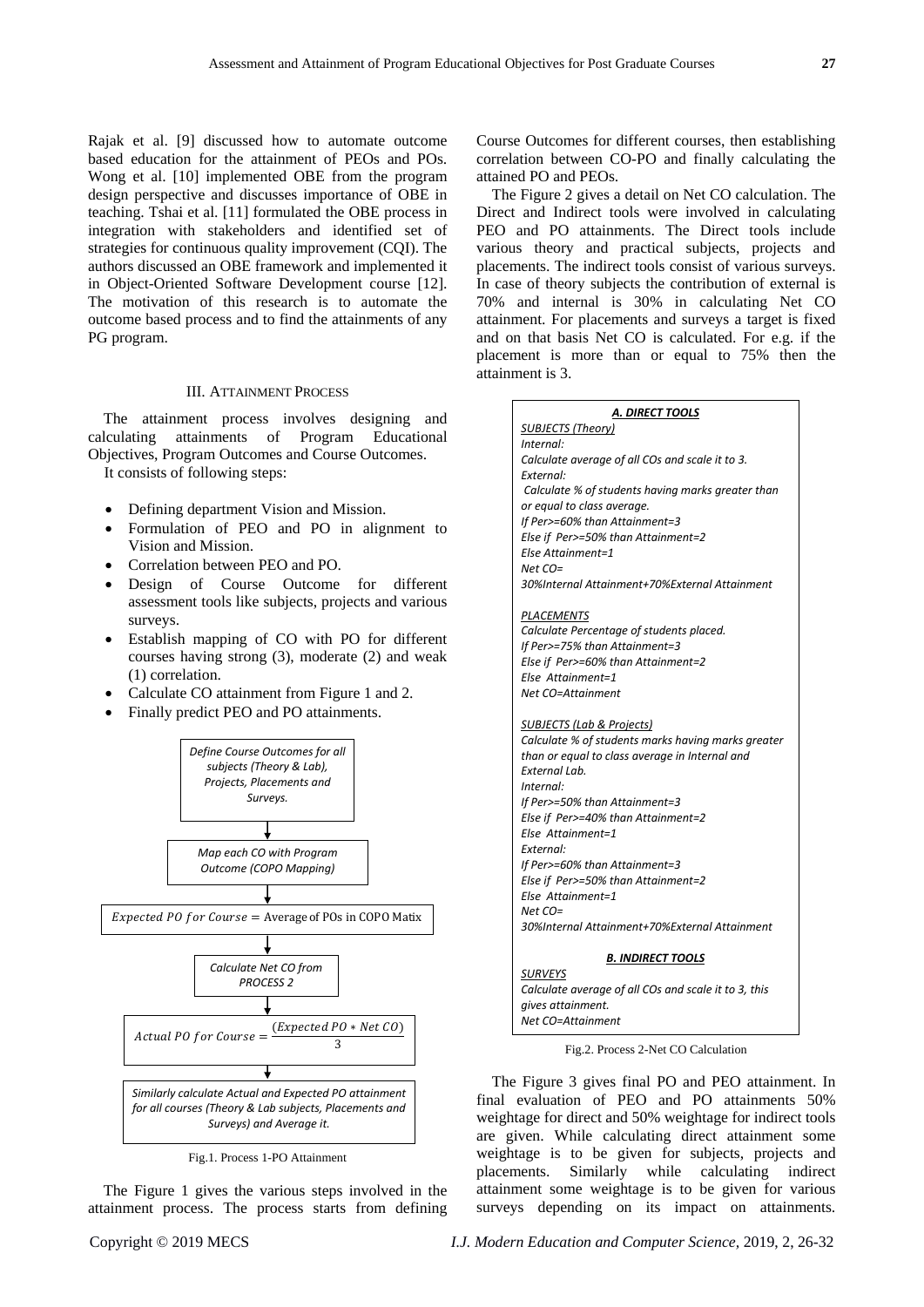

Fig.3. Process 3-PO and PEO Attainments

The percentage of PO attainment is measure by Actual PO and Expected PO. As stated earlier a correlation is to be established between PEOs and POs and based on these mappings the percentage PEO attained is calculated. For e.g. PEO5 is mapped with PO3, PO10, PO11 and PO12. The average of PO3, PO10, PO11 and PO12 gives attained PEO5. A comparison of PEOs and POs for different batches could help in assessing the PG program. In case of any weak attainment gap analysis can be performed. This OBE model could also help in designing of PG curriculum.

#### IV. COURSE OUTCOME ESTIMATION

## *A. Course Outcome*

The Course Outcome for any course can be formulated in form of various sentences giving the expected outcome of a particular course or what the students would get at the end of the course. The Course Outcomes are formulated by subject expert by involving various stake holders like Alumni, Industry etc. The Course Outcome of PG subject Computer Graphics is as follows.

The students would able:

- To understand the concepts of computer graphics and implementation of image creation and filling algorithms.
- To understand the concept of viewing and implement clipping algorithms & transformations.
- To understand the concept of projection and theory related to visible surface detection.
- To implement Bezier curves and study concepts related to illumination models.
- To understand fundamentals of animation and its techniques.

# *B. Mapping and CO Estimation*

The department of MCA has formulated 12 POs based on twelve NBA graduate attributes. A correlation of various courses is established with Program Outcomes based on strong (3), moderate (2) and weak (1) correlation. It is shown in Table 1. In CO-PO Mapping Table the average of different columns gives Expected PO. The Actual PO is calculated through Net CO. In Net CO calculation 30% weightage is for internal and 70% weightage is for external. For the course Computer Graphics the Net CO Attainment is =1.77.

|                 | PO <sub>1</sub> | <b>PO2</b> | $PO3$ $PO4$                   |               | PO5           |   | <b>PO6 PO7</b> | PO8 | <b>PO9</b> | <b>PO10</b> | <b>PO11</b> | <b>PO12</b> |
|-----------------|-----------------|------------|-------------------------------|---------------|---------------|---|----------------|-----|------------|-------------|-------------|-------------|
| CO <sub>1</sub> | 3               | 3          |                               |               |               |   |                |     |            |             |             |             |
| CO <sub>2</sub> | 3               | 3          |                               |               |               |   |                |     |            | 2           |             |             |
| CO <sub>3</sub> | 3               | 3          | $\mathfrak{D}_{\mathfrak{p}}$ | $\mathcal{L}$ |               | 2 |                |     |            |             |             |             |
| CO <sub>4</sub> | 3               | 3          |                               | $\mathcal{D}$ | $\mathcal{D}$ |   |                | 3   |            |             |             |             |
| CO <sub>5</sub> |                 |            |                               |               |               |   |                |     |            |             |             |             |

Table 1. CO-PO Mapping

## V. ASSESSMENT PROCESS

The assessment process is based on utilizing direct and indirect tools for attaining PEOs and POs. The direct tool includes internal and external results, project evaluations and percentage of placements. The indirect tool utilizes conducting surveys by giving a set of questions to various stakeholders like alumni, employers and students.

#### *A. Subjects Assessment*

The subject assessment is based on student's performance in internal and external examinations. This also includes the performance of students in various assignments and quizzes. The Table 2 shows expected and actual attainment of a particular batch in Computer Graphics. The table also shows overall attainment of all subjects.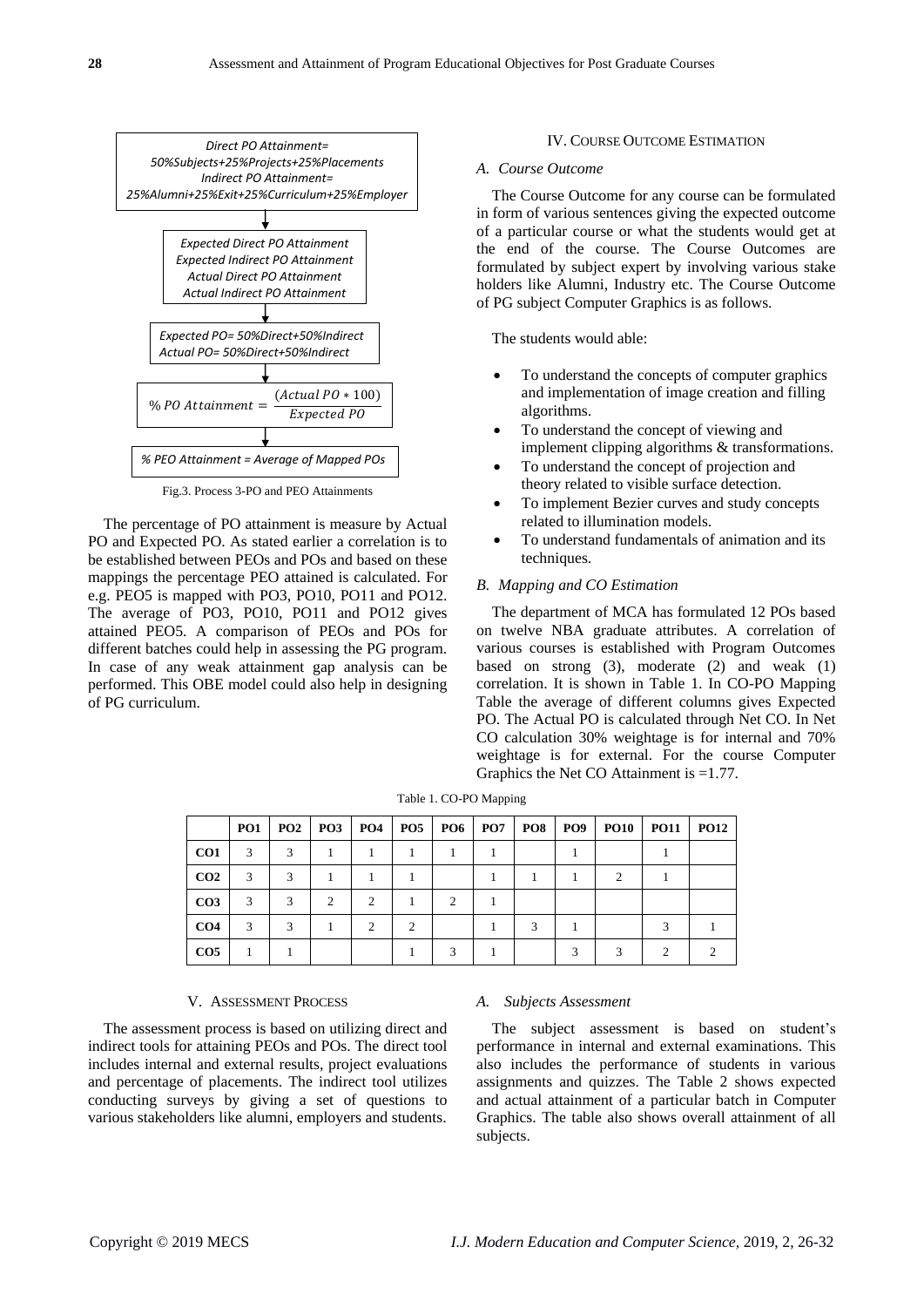|                             |                               | Internal & External |                 |                 |            |            |                             |                 |            |             |             |             |  |  |  |
|-----------------------------|-------------------------------|---------------------|-----------------|-----------------|------------|------------|-----------------------------|-----------------|------------|-------------|-------------|-------------|--|--|--|
| <b>Course</b>               | PO <sub>1</sub>               | PO2                 | PO <sub>3</sub> | PO <sub>4</sub> | <b>PO5</b> | <b>PO6</b> | <b>PO7</b>                  | PO <sub>8</sub> | <b>PO9</b> | <b>PO10</b> | <b>PO11</b> | <b>PO12</b> |  |  |  |
|                             | <b>Expected PO Attainment</b> |                     |                 |                 |            |            |                             |                 |            |             |             |             |  |  |  |
| Computer<br><b>Graphics</b> | 2.6                           | 2.6                 | 1.25            | 1.5             | 1.2        | 2          |                             | 2               | 1.5        | 2.5         | 1.75        | 1.5         |  |  |  |
| <b>All Subjects</b>         | 2.18                          | 2.27                | 2.11            | 2.24            | 1.77       | 1.61       | 1.94                        | 1.72            | 1.86       | 1.66        | 1.96        | 2.19        |  |  |  |
|                             |                               |                     |                 |                 |            |            | <b>Actual PO Attainment</b> |                 |            |             |             |             |  |  |  |
| Computer<br><b>Graphics</b> | 1.01                          | 1.01                | 0.48            | 0.58            | 0.46       | 0.78       | 0.39                        | 0.78            | 0.58       | 0.97        | 0.68        | 0.58        |  |  |  |
| <b>All Subjects</b>         | 1.44                          | 1.47                | 1.34            | 1.47            | 1.15       | 1.02       | 1.27                        | 1.08            | 1.20       | 1.03        | 1.29        | 1.41        |  |  |  |

Table 2. Internal & External

# *B. Projects*

The project development also plays an important role in the attainment of program objectives. A internal project committee comprising project coordinator and

supervisors evaluate the projects on regular basics. The university appointed external examiner also evaluates the projects at the end of the semester. The project attainments are shown in Table 3 and Table 5.

|  |  |  |  | Table 3. Expected Direct Attainment |
|--|--|--|--|-------------------------------------|
|--|--|--|--|-------------------------------------|

| <b>Direct</b>            | PO <sub>1</sub> | <b>PO2</b> | <b>PO3</b> | <b>PO4</b> | <b>PO5</b> | <b>PO6</b> | <b>PO7</b> | PO <sub>8</sub> | <b>PO9</b> | <b>PO10</b> | <b>PO11</b> | <b>PO12</b> |
|--------------------------|-----------------|------------|------------|------------|------------|------------|------------|-----------------|------------|-------------|-------------|-------------|
| <b>Result Of Courses</b> | 2.18            | 2.27       | 2.11       | 2.24       | 1.77       | 1.61       | 1.94       | 1.72            | 1.86       | 1.66        | 1.96        | 2.19        |
| Project                  | 1.98            | 2.33       | 2.00       | 1.33       | 1.91       | 1.33       | 1.50       | 1.78            | 2.56       | 1.00        | 1.43        | 1.63        |
| <b>Placement</b>         | 2.00            | 1.00       | 3.00       |            | 3.00       | 3.00       |            | 2.00            | 3.00       | 3.00        | 3.00        | 1.00        |
| <b>PO</b> Attainment     | 2.08            | 1.97       | 2.31       | 1.45       | 2.11       | 1.89       | 1.34       | 1.80            | 2.32       | 1.83        | 2.09        | 1.75        |

Table 4. Expected Indirect Attainment

| <b>Indirect</b>                      | PO <sub>1</sub> | PO2  | <b>PO3</b> | <b>PO4</b> | <b>PO5</b> | <b>PO6</b> | PO <sub>7</sub> | <b>PO8</b> | <b>PO9</b> | <b>PO10</b> | <b>PO11</b> | <b>PO12</b> |
|--------------------------------------|-----------------|------|------------|------------|------------|------------|-----------------|------------|------------|-------------|-------------|-------------|
| <b>Exit Survey</b>                   | 2.00            | 1.80 | 2.67       | 2.25       | 2.00       | 3.00       | 2.00            | 2.25       | 2.33       | 1.83        | 2.25        | 2.00        |
| <b>Alumni Survey</b>                 | 3.00            | 2.50 | 2.00       | 1.67       | 2.50       | 3.00       | 3.00            | 2.25       | 2.50       | 3.00        | 2.60        | 2.00        |
| <b>Curriculum</b><br><b>Feedback</b> |                 | 2.50 | 1.33       | 3.00       | 3.00       |            | 2.00            | 2.00       | 3.00       | 1.00        | 2.00        |             |
| <b>Employer</b><br>Feedback          | 3.00            | 2.75 | 3.00       | 1.67       | 1.67       | 3.00       | 3.00            | 3.00       | 3.00       | 2.50        | 2.33        | 2.50        |
| <b>PO</b> Attainment                 | 2.00            | 2.39 | 2.25       | 2.15       | 2.29       | 2.25       | 2.50            | 2.38       | 2.71       | 2.08        | 2.30        | 1.63        |

# *C. Placements*

The assessment process also uses placement results in attainment of PEOs and POs. The placement evaluations are based on the percentage of placements, package and number of offers. The Net CO attainment formula for placement is straight forward and is defined as:

If  $(Per \ge 75\%)$  than Attainment=3 Elseif (Per>=60%) than Attainment=2 Else Attainment=1

In case if attainment is 3 then Actual Attainment is equal to Expected Attainment.

# *D. Alumni Survey*

An online survey is conducted once a year to get feedback from Alumni. The feedback is assessed during attainment process. The survey helps in bridging the gap between industry and institute.

#### *E. Exit Survey*

The exit survey is conducted at the end of the post graduate course to take the feedback from the students. The survey is assessed during the attainment process.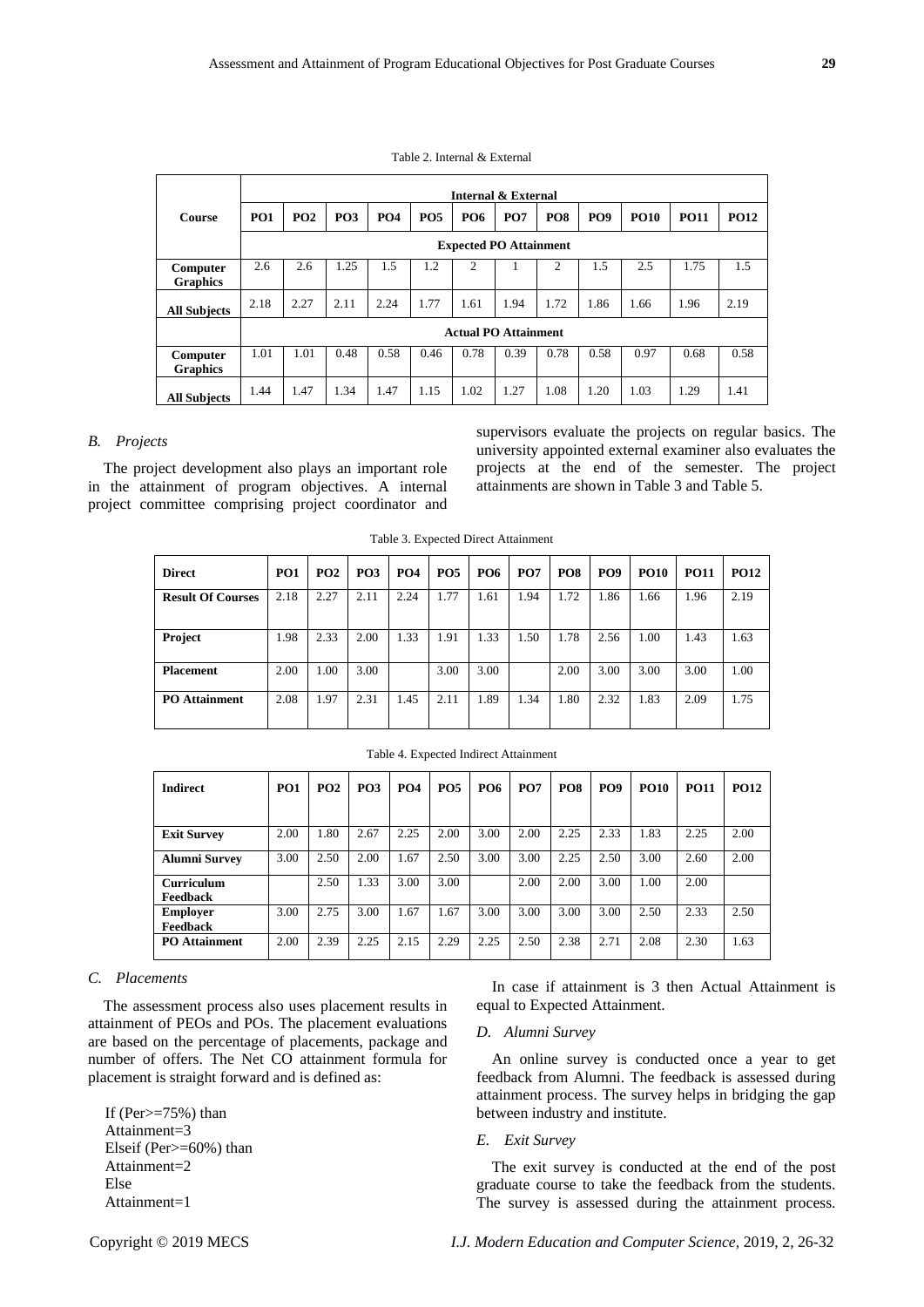#### *F. Curriculum Feedback*

The curriculum feedback is conducted in the last semester of course to get feedback regarding the course contents and its applicability in real life and placements. The feedback is used in assessment process and would also help in designing the curriculum if the institute is autonomous. This would help the students to have better exposure in current market trends.

## *G. Employer Feedback*

An employer feedback is taken from industry person where the students were placed. The different parameters were included in the form related to skills and ability of graduated student.

#### VI. PROGRAM OUTCOME CALCULATION

The program outcomes are calculated by direct and indirect tools. The 50% contribution of direct tools and 50% contribution of indirect tools were taken in PO attainments.

In direct PO attainment the following weightage is given

$$
Direct = 0.50 * Result + 0.25 * Project +0.25 * Placement
$$
 (1)

In indirect PO attainment the following weightage is given to various surveys

$$
Indirect = 0.25 * Exit + 0.25 * Alumni +0.25 * Curriculum + 0.25 * Employer
$$
 (2)

The direct and indirect attainments are given in Table 4, 5, 6 and 7.

The final PO attainment is calculated as

$$
Final\,PO\,Attainment = \frac{Actual\_Po * 100}{Expected\_Po} \tag{3}
$$

Table 7 gives final PO attainment.

The PEO are calculated by taking average of mapped Program Outcomes(POs).

$$
PEO = Average(Mapped POS)
$$
 (4)

The mapping is shown in Table 8.

The Figure 4 gives PEO attainments of last four batches of post graduate course. All PEO attainments are above 80%. For any particular PG program one has to set the targets and if the targets are not achieved then gap analysis is to be performed. The same procedure is to be followed for PO attainments.

| <b>Direct</b>                         | <b>PO1</b> | PO2  | PO <sub>3</sub> | PO <sub>4</sub> | <b>PO5</b> | <b>PO6</b> | <b>PO7</b> | PO <sub>8</sub> | PO <sub>9</sub> | <b>PO10</b> | <b>PO11</b> | <b>PO12</b> |
|---------------------------------------|------------|------|-----------------|-----------------|------------|------------|------------|-----------------|-----------------|-------------|-------------|-------------|
| of<br><b>Result</b><br><b>Courses</b> | .44        | 1.47 | .34             | 1.47            | .15        | 1.02       | .27        | 1.08            | .20             | 1.03        | . 29        | 1.41        |
| <b>Project</b>                        | 1.61       | l.83 | .55             | 1.11            | .54        | 1.11       | .28        | 1.41            | .89             | 0.78        | 1.15        | 1.35        |
| <b>Placement</b>                      | 2.00       | 1.00 | 3.00            |                 | 3.00       | 3.00       |            | 2.00            | 3.00            | 3.00        | 3.00        | 1.00        |
| <b>PO</b> Attainment                  | 1.62       | . 44 | 1.81            | 1.01            | 1.71       | 1.54       | 0.96       | 1.39            | .82             | 1.46        | 1.68        | 1.30        |

Table 5. Actual Direct Attainment

Table 6. Actual Indirect Attainment

| Indirect               | PO <sub>1</sub> | PO <sub>2</sub> | PO <sub>3</sub> | <b>PO4</b> | PO <sub>5</sub> | <b>PO6</b> | <b>PO7</b> | PO <sub>8</sub> | <b>PO9</b> | <b>PO10</b> | <b>PO11</b> | <b>PO12</b> |
|------------------------|-----------------|-----------------|-----------------|------------|-----------------|------------|------------|-----------------|------------|-------------|-------------|-------------|
| <b>Exit Survey</b>     | .54             | 1.39            | 2.05            | 1.73       | 1.54            | 2.31       | 1.54       | 1.73            | 1.80       | 1.41        | 1.73        | 1.54        |
| Alumni Survey          | 2.60            | 2.17            | . 73            | 1.44       | 2.17            | 2.60       | 2.60       | 1.95            | 2.17       | 2.60        | 2.25        | 1.73        |
| Curriculum<br>Feedback |                 | 1.63            | 0.87            | 1.96       | 1.96            |            | 1.31       | 1.31            | 1.96       | 0.65        | 1.31        |             |
| Employer<br>Feedback   | 2.80            | 2.57            | 2.80            | 1.56       | 1.56            | 2.80       | 2.80       | 2.80            | 2.80       | 2.33        | 2.18        | 2.33        |
| PO Attainment          | 1.74            | 1.94            | .86             | 1.67       | 1.81            | 1.93       | 2.06       | 1.95            | 2.18       | 1.75        | 1.87        | 1.40        |

|  |  |  | Table 7. Final PO Attainment |  |
|--|--|--|------------------------------|--|
|--|--|--|------------------------------|--|

|                    | PO <sub>1</sub> | PO <sub>2</sub> | <b>PO3</b> | PO <sub>4</sub> | <b>PO5</b> | <b>PO6</b> | <b>PO7</b> | PO <sub>8</sub> | PO <sub>9</sub> | <b>PO10</b> | <b>PO11</b> | <b>PO12</b> |
|--------------------|-----------------|-----------------|------------|-----------------|------------|------------|------------|-----------------|-----------------|-------------|-------------|-------------|
| <b>Expected PO</b> | 2.04            | 2.18            | 2.28       | $1.80^{\circ}$  | 2.20       | 2.07       | 1.92       | 2.09            | 2.51            | .96         | 2.19        | 1.69        |
| <b>Actual PO</b>   | .68             | 1.69            | 1.84       | 1.34            | 1.76       | 1.73       | 1.51       | 1.67            | 2.00            | 1.61        | 1.78        | 1.35        |
| Attainment $(\% )$ | 82.19           | 77.59           | 80.63      | 74.66           | 79.76      | 83.80      | 78.53      | 79.90           | 79.65           | 82.08       | 81.01       | 79.81       |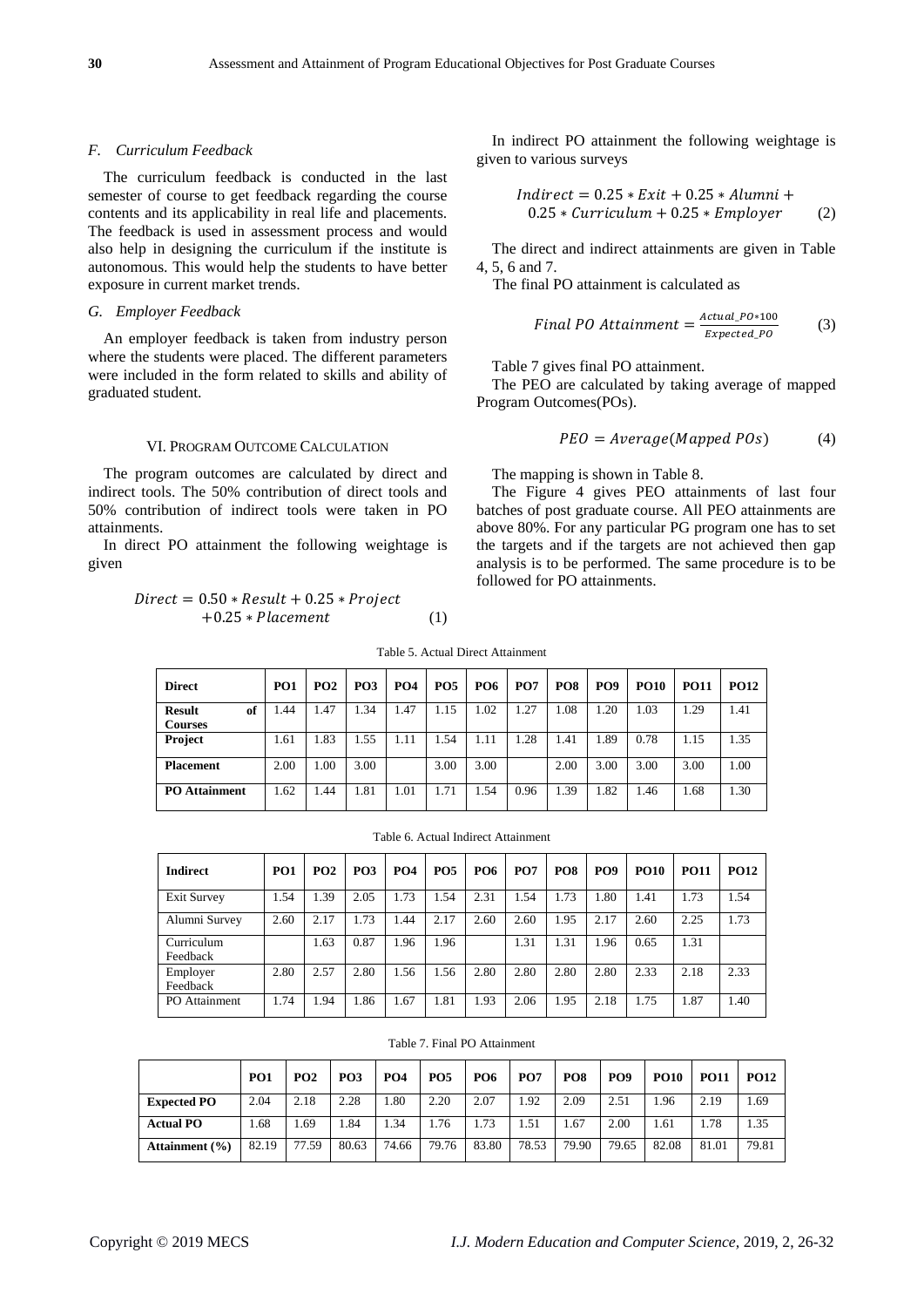| <b>PEOs</b>      | <b>Mapped POs</b>                        | <b>PEO</b> Expected | <b>PEO</b> Attained | Attainment $(\% )$ |
|------------------|------------------------------------------|---------------------|---------------------|--------------------|
| PEO1             | PO1, PO2, PO3, PO5                       | 2.18                | 1.74                | 80.02              |
| PEO <sub>2</sub> | PO1, PO2, PO5, PO6, PO7, PO9, PO10, PO11 | 2.13                | 1.72                | 80.54              |
| PEO <sub>3</sub> | PO3, PO4, PO6, PO10                      | 2.03                | 1.63                | 80.46              |
| PEO4             | PO5, PO8, PO9, PO11                      | 2.25                | 1.80                | 80.07              |
| PEO <sub>5</sub> | PO3. PO10. PO11. PO12                    | 2.03                | 1.64                | 80.91              |





Fig.4. Previous Four Batches Attainments.

#### VII. CONCLUSION

Today, most of the engineering educational institutions are assessing their degree programs on the basis of outcome based education for improving their curriculum design, teaching methodologies, assessment and evaluation process. There are clear guidelines prescribed by accreditation bodies of Indian Government for each institute for defining, assessing various Program Outcomes in correlation NBA graduate attributes.

In this paper we discussed about the process of attaining Program Outcome and Program Educational Objectives for post graduate program. This work will help in assessing the teaching learning process of the institute and thus would help in calculating the attainments of different batches of a particular post graduate program.

#### **REFERENCES**

- [1] Washington Accord, [online] Available: www.ieagreements.org/accords/washington
- [2] National Board of Accreditation [online] Available: www.nbaind.org
- [3] Ramchandra, S., Maitra, S, Mallikarjuna Babu.K, "Method for estimation of attainment of program outcome through course outcome for outcome based education", 2014 *IEEE International Conference on MOOC, Innovation and Technology in Education (MITE)*, pp. 7 – 12, 2014.
- [4] M. S. Jaafar, N. K. Nordin, R. Wagiran, A. Aziz, M. J. M. M. Noor, M. R. Osman, J. Noorzaei and F. N. A. Abdulaziz, "Assessment Strategy for an Outcome Based

Education", *International Conference on Engineering Education*, July 2008.

- [5] Shallu Bassi, V. K. Chandna, Sangeeta Singh, "Analysis of course outcomes of HVE-a tool for assessment of programme outcomes", *MOOCs Innovation and Technology in Education (MITE), 2015 IEEE 3rd International Conference on*, pp. 35-37, 2015.
- [6] Parveen P Terang, Sanjiba Kr. Bisoyi, Vinay Kumar Chandna, "Weightage factor analysis between programme Outcomes and course Outcomes: A case study", *MOOCs Innovation and Technology in Education (MITE) 2015 IEEE 3rd International Conference on*, pp. 84-87, 2015.
- [7] Vinay Kumar Chandna, "Course outcome assessment and improvement on weak student", *MOOCs Innovation and Technology in Education (MITE) 2015 IEEE 3rd International Conference on*, pp. 38-40, 2015.
- [8] Amit Kumar Roy, Gunjan Varshney, V. K. Chandna, "Learning through modern tools in power quality to evaluate course outcome", *MOOCs Innovation and Technology in Education (MITE) 2015 IEEE 3rd International Conference on*, pp. 96-99, 2015.
- [9] Akash Rajak, Ajay Shrivastava, D.P. Shrivastava, "Automating Outcome Based Education for the Attainment of Course and Program Outcomes",*The Fifth HCT Information Technology Trends (ITT 2018), Dubai, UAE*, pp. 373-376, 2018.
- [10] Gary KW Wong, H. Y. Cheung, "Outcome-based teaching and learning in computer science education at sub-degree level", *International Journal of Information and Education Technology*, vol. 1, no. 1, pp. 40, 2011.
- [11] K.Y. Tshai, J.-H. Ho, E.H. Yap, H.K. Ng, "Outcomebased Education -The Assessment of Programme Educational Objectives for an Engineering Undergraduate Degree", *Engineering Education*, vol. 9, no. 1, 2014.
- [12] Srividya Bansal, Ajay Bansal, Odesma Dalrymple, "Outcomebased Education Model for Computer Science Education", *Journal of Engineering Education Transformations*, vol. 28, no. 2 & 3, pp. 113-121, 2015.

#### **Authors' Profiles**



**Akash Rajak** is working as Associate Professor in KIET Group of Institutions, Ghaziabad, India. He is having 16 years of teaching and research experience. He completed Ph.D in computer science from Barkatullah University, Bhopal in the field of temporal data mining. He did M.C.A from U.T.D Campus, Dr. H. S. Gour University, Sagar (M.P) in 2002. He is a

life member of various professional societies like ACEEE, IACSIT, IAENG etc. He is a reviewer of various international